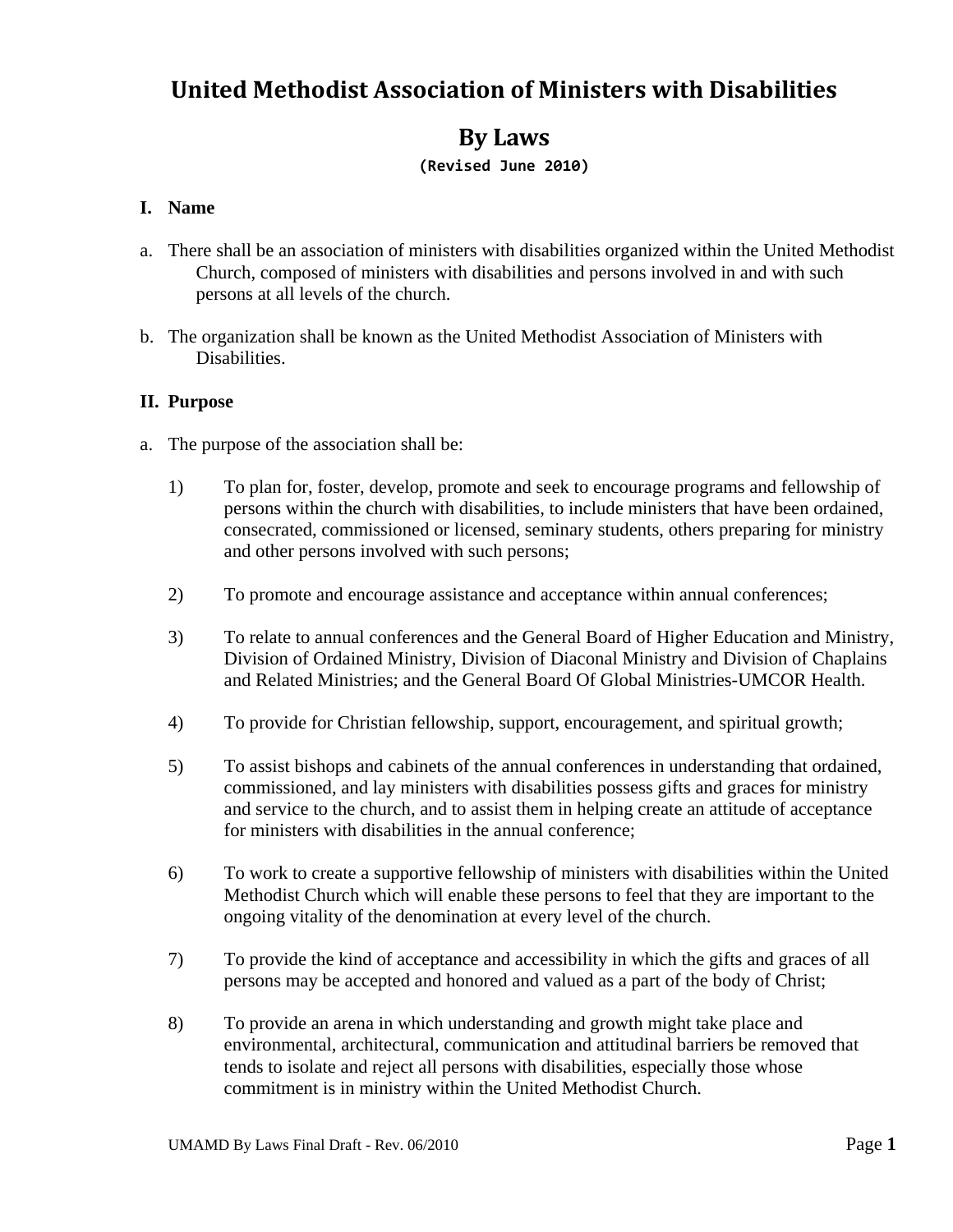- 9) To provide special seminars where ministers with disabilities might discuss attitudes, appearance, pastor-parish relationships and focus on ways to improve his/her ability to be in ministry.
- 10) To give general leadership to those boards and agencies connected with or responsible for ministers with disabilities, at every level of the church to open the doors of the church wide enough that all may enter and be a true and accepted part of the Kingdom of God.
- 11) To be advocates for persons with disabilities; to recognize their call to ministry, to encourage and assist them in the ordination process and to help them continue in ministry when such a person encounters other issues related to their disability and ministry.

## **III.Membership**

- a. Membership in the Association shall be open to:
	- 1) Regular Membership: Regular Membership shall have voice and vote. Membership will be open to United Methodists with disabilities who are ordained, consecrat4ed, commissioned, or licensed, seminary students, others preparing for ministry and other persons involved with such persons.
	- 2) Affiliate Membership: Affiliate Membership shall have voice without vote and shall be composed of: United Methodist persons, at all levels of the church with a disability and/or involved in ministries with persons who have disabilities.
	- 3) Associate Membership: Associate Membership shall have voice without vote and shall be composed of: persons of other denominations with a disability and/or who are involved in ministries with persons with disabilities.
- b. Membership Dues
	- 1) Shall be recommended by the Executive Committee and approved at the annual meeting.
	- 2) The Annual Membership due date shall be July 1st of each year.
	- 3) The Membership of the Association shall be determined by those who have paid the Annual dues.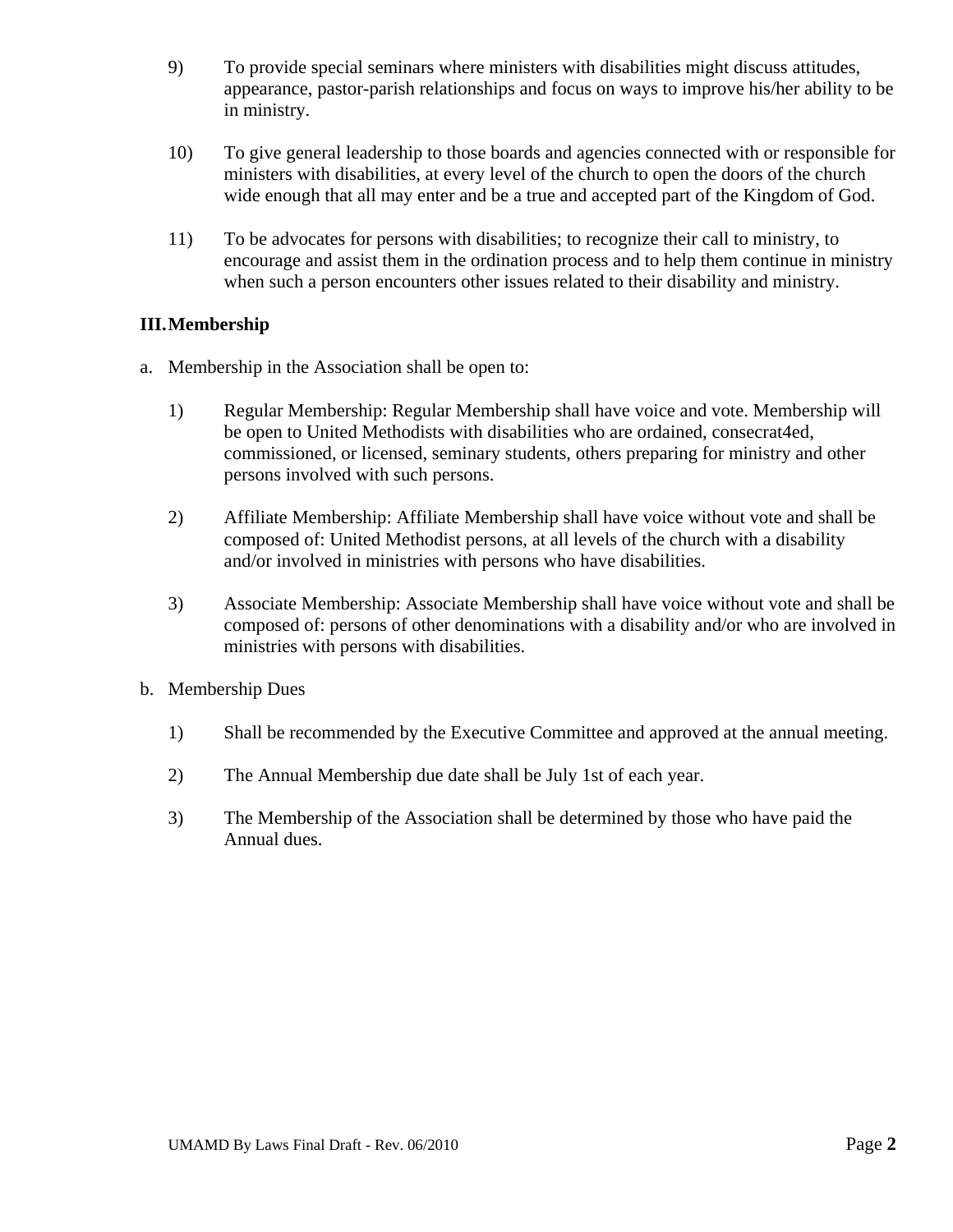#### **IV.Executive Committee**

- a. The General Membership shall be the governing body of the Association. The Executive Committee shall conduct the business of the Association between the meetings of the Association and shall be accountable to the General Membership.
- b. Executive Committee

The Executive Committee shall be composed of the officers and the chairpersons of the standing committees. Representatives of the following bodies shall serve in an advisory capacity:

- General Board of Higher Education and Ministry
- Division of Ordained Ministry
- Division of Diaconal Ministry
- Division of Chaplains and Related Ministries
- General Board Of Global Ministries-UMCOR Health
- General Council on Ministries
- Council of Bishops

The Co-chairpersons of the Board shall serve as the chairpersons of the Executive Committee. The presence of a majority of the Committee shall be necessary for the transaction of any business. Between meetings of the Association, the Executive Committee shall have general charge of the affairs of the organization.

- c. As many as three members of the Executive Committee may be Affiliate and/or Associate members of the Association. These persons have full voice and vote within the Association and its committees.
- d. Minutes of the Executive Committee shall be mailed, emailed or distributed by other means to each member of the Association within thirty days following any meeting of the Committee.

#### **V. Meetings**

- a. The Association shall meet at least Bi-annually at a time and place to be determined by the Association or the Executive Committee. At least ninety days advanced notice of the intended time and place shall be given to the members of the Association.
- b. There shall be at least one meeting of the Executive Committee held annually. This meeting shall be prior to the meeting of the Association.
- c. Additional meetings of the Association or the Executive Committee shall be held as may be deemed necessary by the Association Members, by the Executive Committee, or by the Steering Committee.
- d. All meetings of the Association shall be held in a totally accessible facility with accessible housing accommodations available to all participants.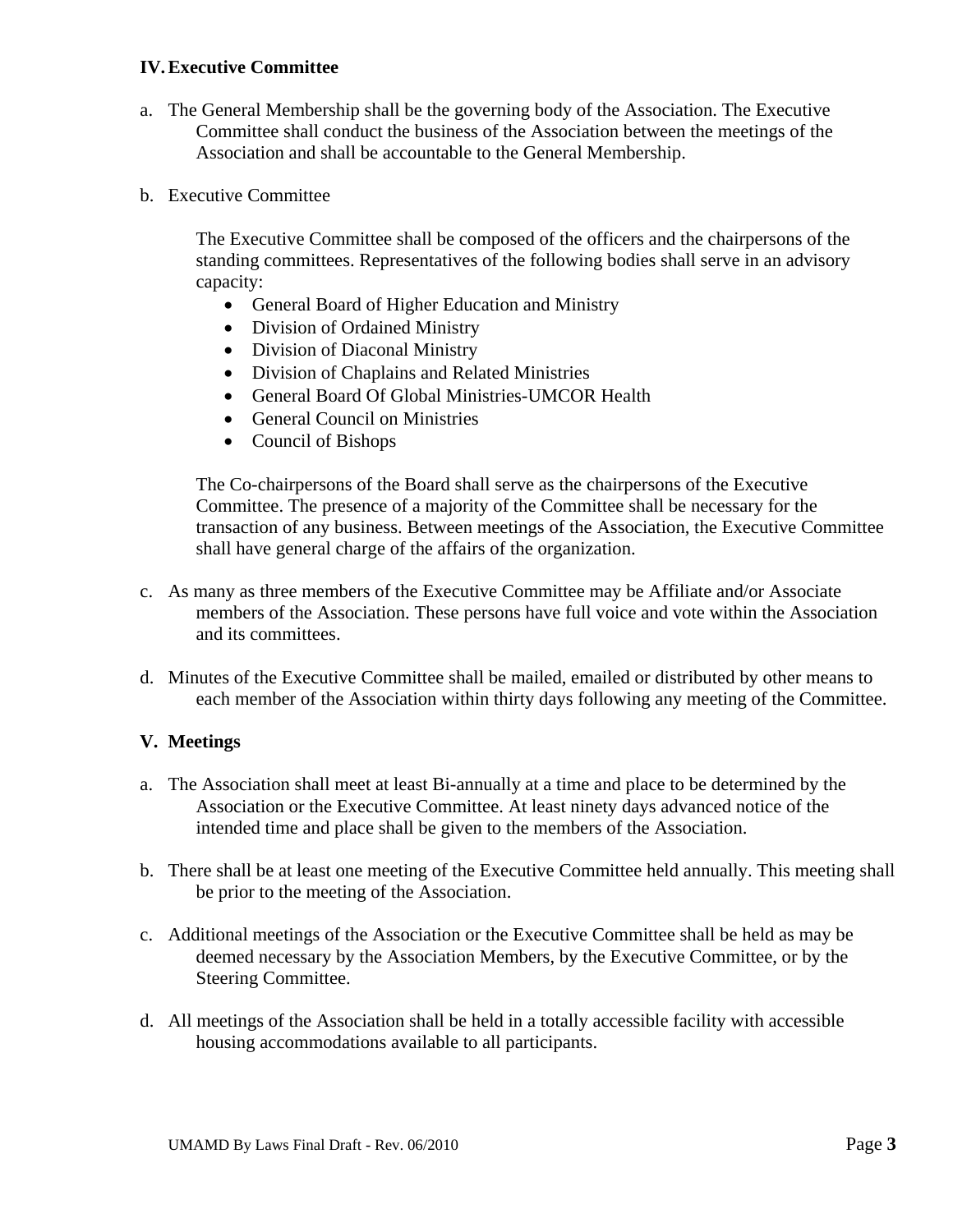## **VI.Officers**

- a. The Officers of the Association shall be elected at the general meeting of the Association and shall serve for a period of four (4) years. No person may serve for more than four consecutive years in the same office.
- b. The initial officers shall be elected at the organizational meeting of the Association.
- c. The officers shall be members in good standing of the United Methodist Church and of the Association.
- d. Every attempt will be made so that the officers will be inclusive as to gender, race, type of disability and geographical area.
- e. The officers of the Association shall be:
	- Two Co-chairpersons
	- Secretary
	- Treasurer
	- Chairperson of Program
	- Chairperson of Promotion and Publicity
	- Chairperson of Development
	- Chairperson of Conference Relationships and Membership
	- Chairperson of Continuing Education and Seminary Relations
	- Chairperson of Legislative Action
	- Liaison Representative with United Methodist Congress of the Deaf
	- Seminary Representative at Large (current Seminary Student)
- f. The duties of the officers shall be as follows:
	- 1) Co-chairpersons

The co-chairpersons shall work together to supervise and direct the affairs of the organization and shall preside over all meetings of the Association and perform all duties incident to the office of Co-chair and such; other duties as may be provided in the bylaws or as may be prescribed by the Executive Committee of the Association. The cochairpersons shall be accountable to the Executive Committee and to the Association. The co-chairpersons shall, with the approval of the Executive Committee, appoint all standing and special committees of the Association, including the chairpersons of the special committees and shall be Ex-officio members of each with voice and vote. The two co-chairpersons shall jointly share these responsibilities and, in the event that one is not present, the other shall assume all duties herein described.

If one co-chairperson becomes incapacitated, resigns or for any reason cannot perform the duties of the co-chair position, then the other co-chairperson shall assume all duties until a special election can be held and the position filled. This special election shall be as soon as possible.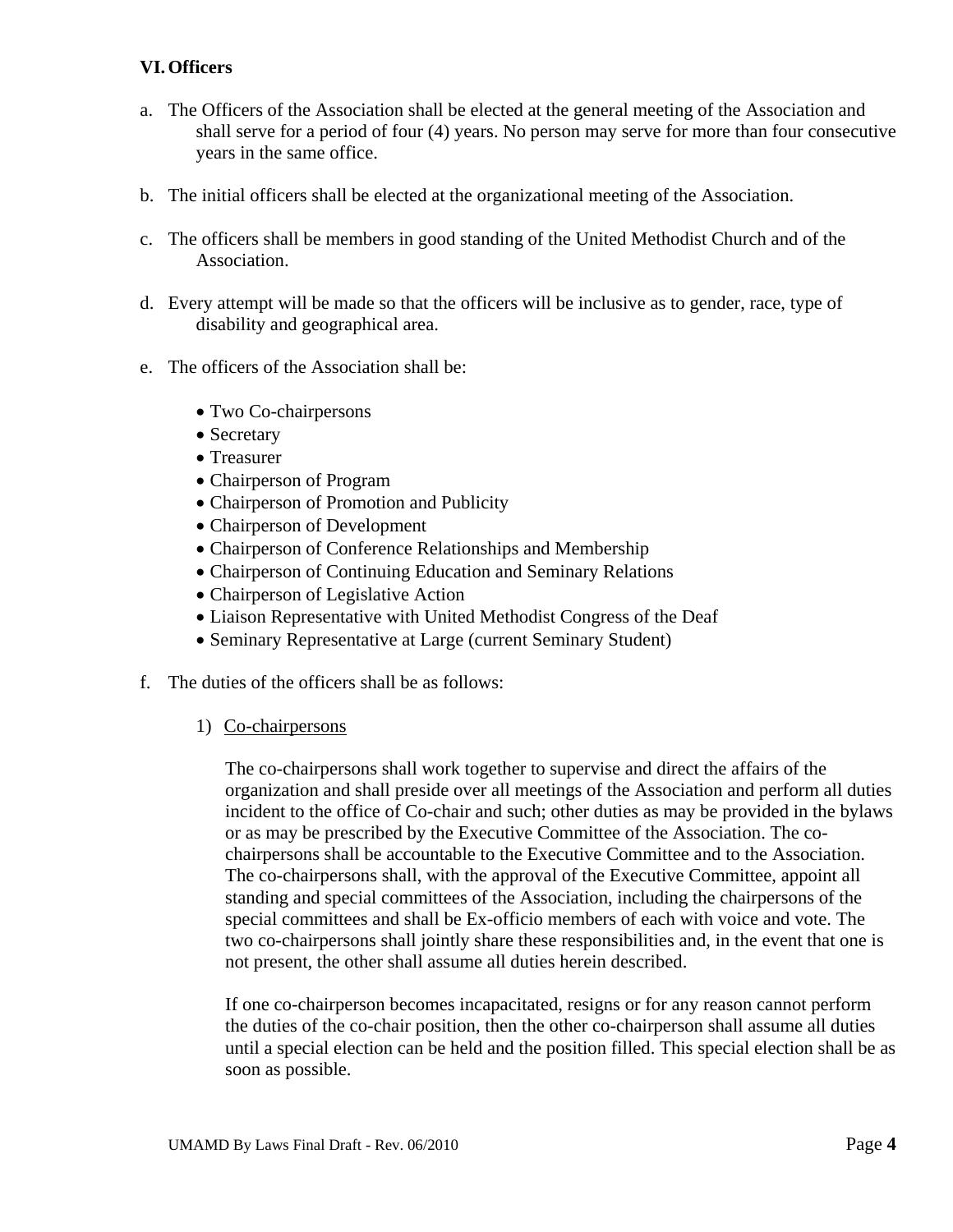#### 2) Secretary

The Secretary shall keep minutes of all meetings of the Association and Executive Committee, be the custodian of all records, papers and documents, give all notices as are required, and generally perform all duties incident to the office of Secretary and such other duties as may be assigned by one or both of the Co-chairpersons, required by law, by these bylaws or which may be assigned by the Executive Committee of the Association.

## 3) Treasurer

The Treasurer shall have charge and custody of all funds of the Association, shall deposit the funds as received and required by the Association or the Executive Committee, keep and maintain adequate and correct accounts of the Associations properties and business transactions, file papers and documents with the Secretary of the Association, file papers and documents of incorporation, Church and Government financial papers with the appropriate agencies, render reports and accountings to the Executive Committee and to the Association as may be required by law, by these bylaws, as may be requested by either or both of the co-chairpersons, or which may be assigned by the Executive Committee or the Association. The Treasurer shall be a member of the Committee on Finance with voice and vote.

#### 4) Chairperson of Program

The Chairperson of Program shall be responsible for programs planned, developed or sponsored by the Association. The Chairperson of Program shall plan the program in cooperation with the local arrangements committee for the annual meeting of the Association.

The Chairperson of Program shall arrange a Bi-annual seminar on the shape of our ministry which will deal with attitudes, techniques and related concerns. This shall be in cooperation with the Bi-Annual Association meeting and shall be approved for C.E.U.'s through a seminary.

#### 5) Chairperson of Promotion and Publicity

The Chairperson of Promotion and Publicity shall be responsible for publicity relating to the Association and shall disseminate information, newsletters, news releases, program details, etc. to the members of the Association and to the appropriate Boards and agencies of the United Methodist Church.

#### 6) Chairperson of Development

The Chairperson of Development shall be responsible for helping to direct and secure funding for the operation of the Association and its programs of ministry across the church.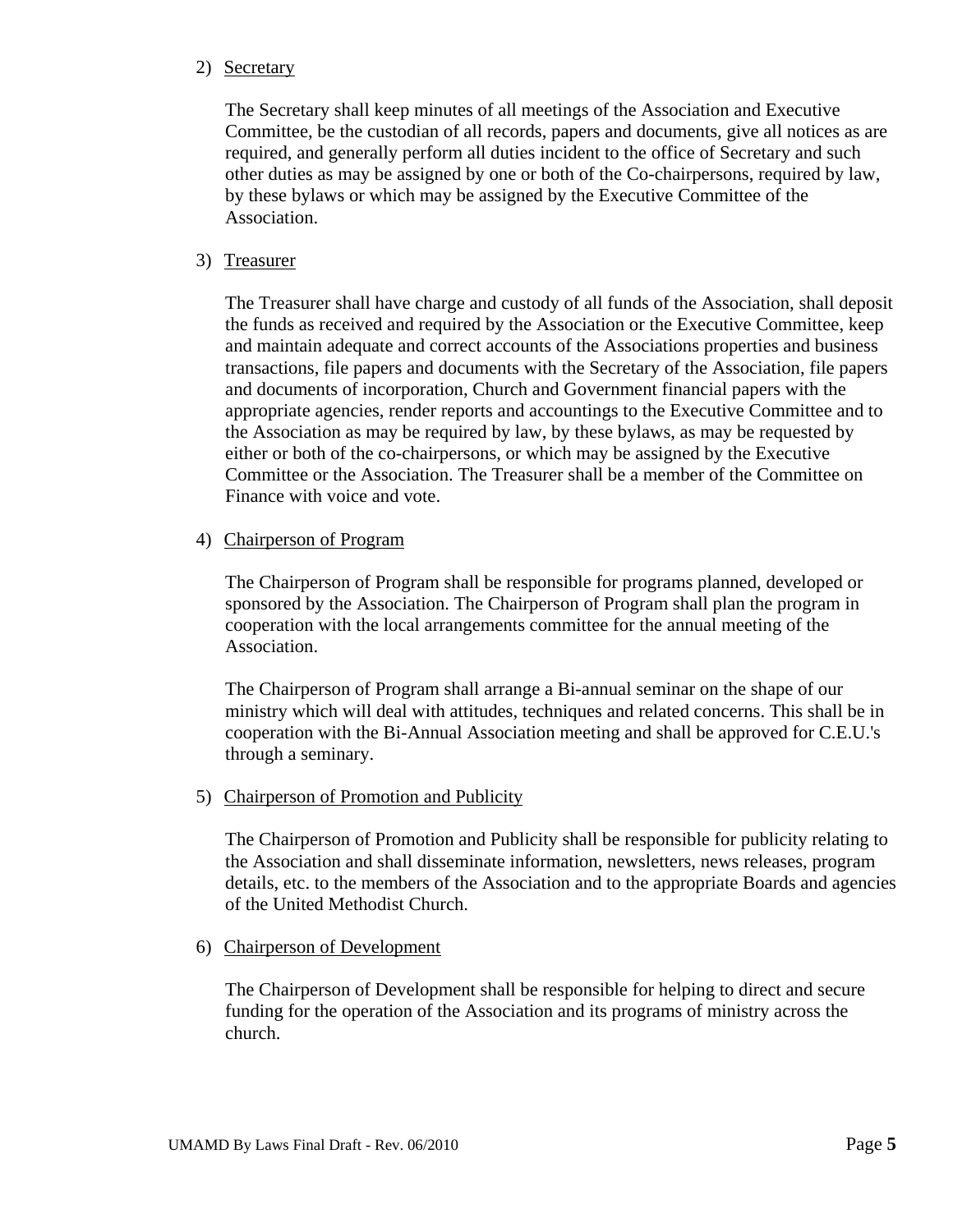## 7) Chairperson of Conference Relationships and Membership

The Chairperson of Conference Relationships and Membership shall work directly with the members of the Association and the various annual conferences of the church to help foster an attitude of acceptance for all persons with disabilities, especially those ministers that have been ordained, consecrated, commissioned or licensed, seminary students, and others preparing for ministry especially and particularly when appointments are in question and cabinets need outside resources in understanding the abilities as well as the gifts and graces of members of the Association.

The Chairperson of Conference Relationships and Membership shall also be responsible for membership growth.

#### 8) Chairperson of Continuing Education and Seminary Relations

The Chairperson of Continuing Education and Seminary Relations shall enable the Association to gather information from United Methodist seminaries concerning curriculum, accessibility and inclusion of persons with disabilities in the administration, faculty, staff, and student body. This person shall also encourage seminaries to offer courses that raise the awareness of the abilities and gifts that persons with disabilities can bring to the profession of ministry, and shall inform and encourage persons that have been ordained, consecrated, commissioned or licensed and others preparing for ministry to continue to pursue education in their field.

The Chairperson of Continuing Education and Seminary Relations shall work with the Association and the appropriate General Boards and Agencies to develop C.E.U. events across the general church.

## 9) Chairperson of Legislative Action

The Chairperson of Legislative Action shall have the responsibility of keeping the members informed of current or pending legislation, both of the church and civil, concerning persons with disabilities. This chairperson shall bring to the Executive Committee proposed legislation which can be referred to the Association to bring before the United Methodist Church. This legislation will make the profession of ministry and all areas of ministry more accessible to ministers that have been ordained, consecrated, commissioned or licensed, seminary students, others preparing for ministry and other persons involved with such persons.

#### 10) Liaison Representative with United Methodist Congress of the Deaf

There shall be a Liaison Representative with the United Methodist Congress of the Deaf who is both a member of the United Methodist Congress of the Deaf and the United Methodist Association of Ministers with Disabilities. This person shall have voice and vote in the Association.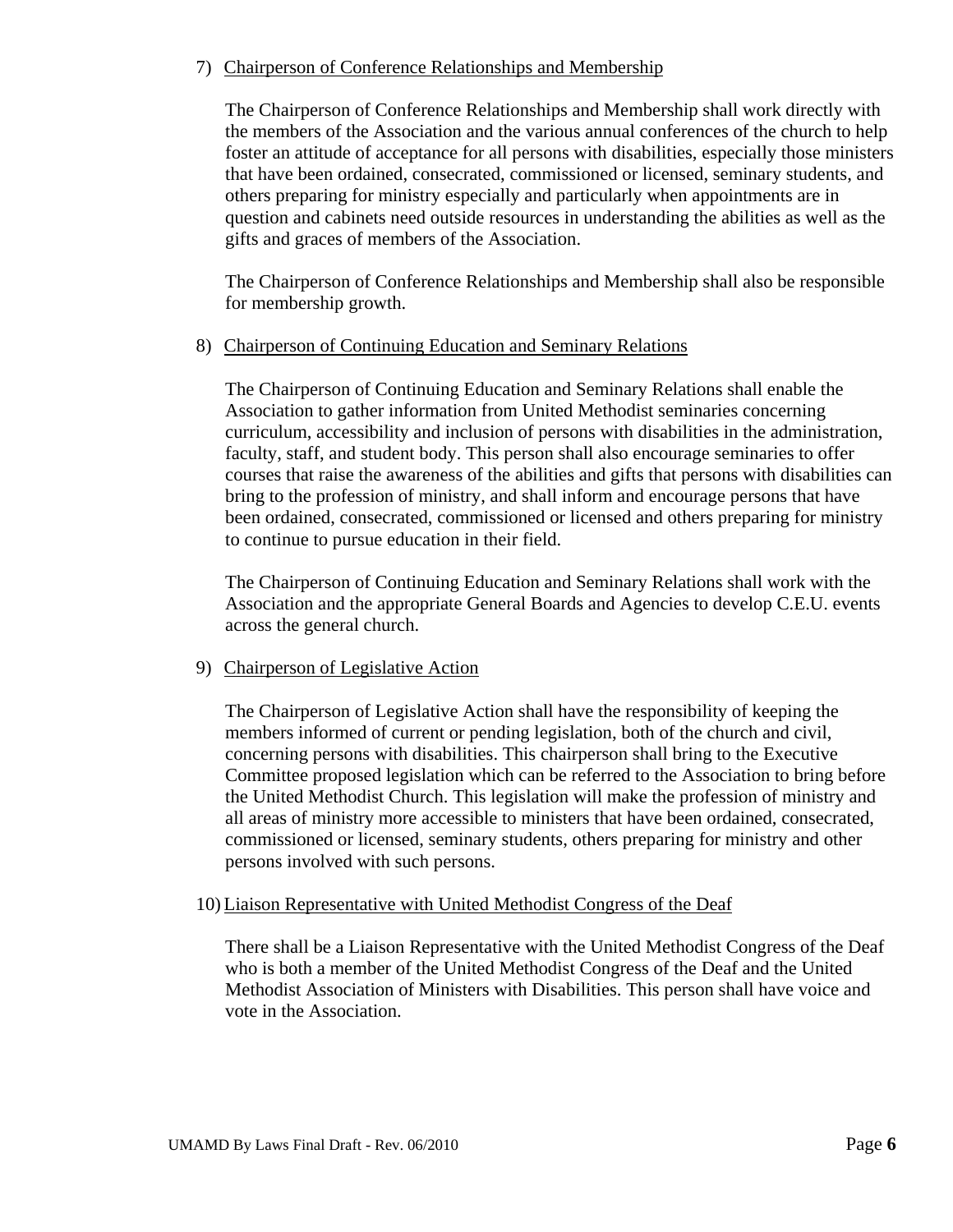## 11) Seminary Representative

There shall be a Seminary Representative who shall be a current seminary student with a disability preparing for ordained ministry in the United Methodist Church and will serve as a channel of information on the current status of United Methodist Seminaries with regard to persons with disabilities (e.g. administration, curriculum, accessibility, etc.). This person shall have voice and vote in the Association.

- g. Any officer elected to office may be removed by the persons authorized under these bylaws to elect such, whenever in their judgment the best interests of this Association will be served.
- h. All officers and members of the Association who handle monies for the organization shall be covered by a blanket fidelity bond in the amount of \$30,000 or an amount that is three times the amount normally handled by the Treasurer of the Association in any one calendar or fiscal year, whichever amount is greater.
- i. There shall be an external audit conducted annually covering the overall financial operation of the Association.

## **VII. Committees**

- a. The following Committees shall be standing Committees of the Association whose chairpersons shall be elected by the Association. The members of the committees shall be appointed by the Co-chairpersons of the Association with the approval of the Executive Committee.
	- 1) Steering Committee

The Steering Committee shall be composed of the two Co-Chairpersons, secretary, and treasurer. The Steering Committee shall coordinate the business of the Executive Committee, setting the agenda, and coordinating the business which will be presented to the Executive Committee. This committee shall assist the Co-Chairpersons with the business of the Association.

2) Committee on Finance

The Committee on Finance shall be composed of at least six members of the Association, including the chairperson, the Treasurer, the Co-chairpersons and the Chairperson of Development. The Chairperson of Finance and the Treasurer shall be the ones with authority to dispense funds in consultation with the other.

3) Committee on Program

The Committee on Program shall be composed of at least six members of the Association, including the Chairperson of Program, The Chairperson for Promotion and Publicity and the Co-Chair-persons of the Association. This committee shall be responsible for recommending, developing and monitoring programs of ministry and education which the Association shall sponsor. This committee shall recommend new programs to the Committee on Finance before presenting them to the Executive Committee or to the Association.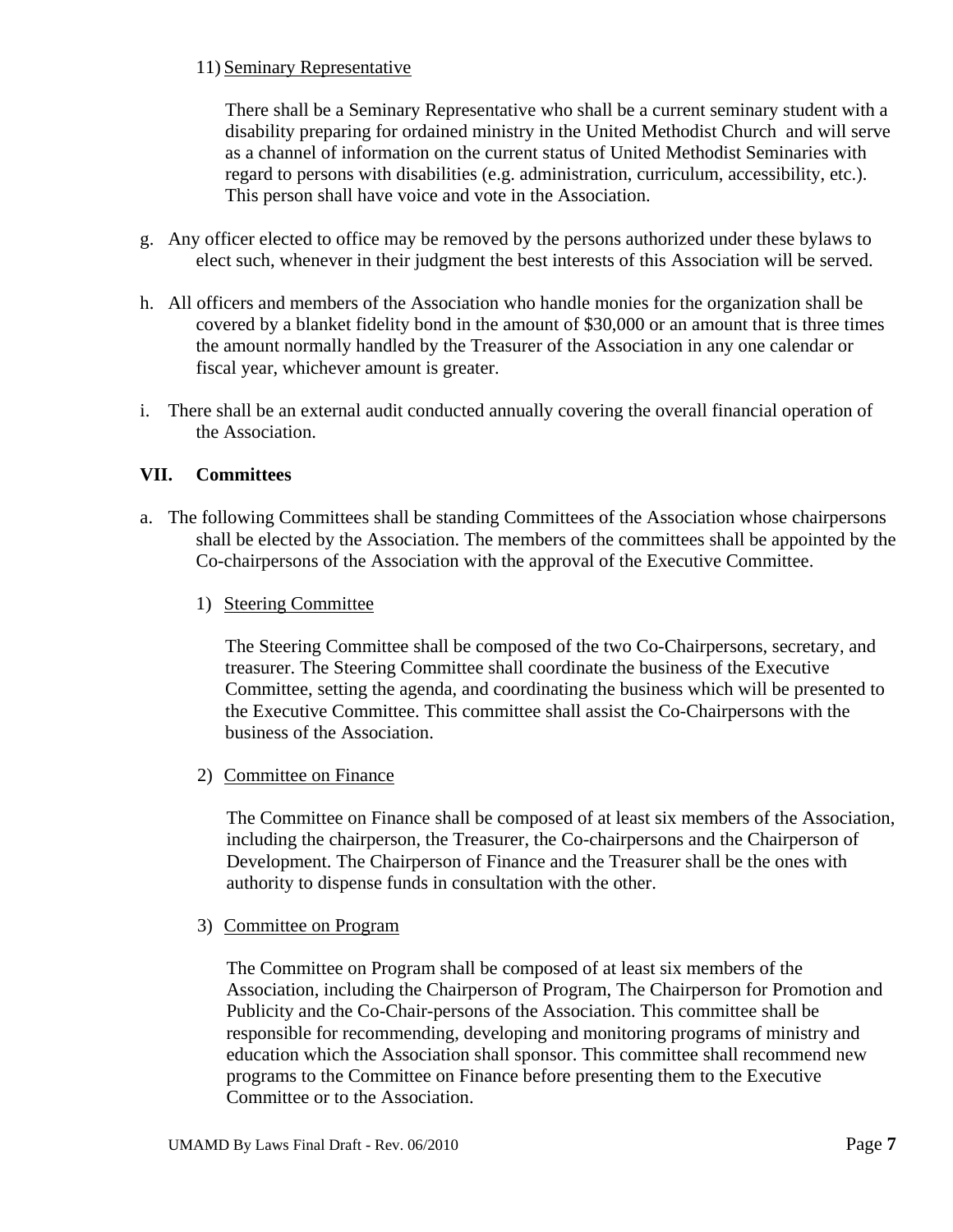#### 4) Committee on Nominations

The Committee on Nominations shall be composed of three members of the Association elected by the Association. The Association shall initially elect all three members of the Committee on Nominations and shall indicate which shall serve for one year, which for two years, and which for three years. Thereafter, one member of the committee shall be elected annually by the Association, thus providing for a continually rotating committee.

The Committee on Nominations shall recommend to the Association the persons to be elected as officers of the Association and to such positions as the Executive Committee and/or the Association may direct.

#### 5) Committee on Promotion and Publicity

The Committee on Promotion and Publicity shall be composed of at least six members of the Association, including the Chairperson of Promotion and Publicity and the Co-Chairpersons. This committee shall be responsible for publicity relating to the Association and shall disseminate information, newsletters, news releases, program details, etc. to the members of the Association, to United Methodist News Service, and to the appropriate Boards and Agencies of the United Methodist Church.

#### 6) Committee on Development

The Committee on Development shall be composed of at least six members of the Association, including the Chairperson of Development and the Co-Chairpersons. This committee shall be responsible for helping to direct and secure funding for the operation of the Association and its programs of ministry across the church.

#### 7) Committee on Conference Relations and Membership

The Committee on Conference Relations and Membership shall be composed of at least six members of the Association, including the Chairperson of Conference Relations and Membership and the Co-Chairpersons. This committee shall work directly with the members of the Association and the various annual conferences of the church to help foster an attitude of acceptance for all persons with disabilities, especially those ministers that have been ordained, consecrated, commissioned or licensed, seminary students, and others preparing for ministry especially and particularly when appointments are in question and cabinets need outside resources in understanding the abilities as well as the gifts and graces of members of the Association.

The Committee on Conference Relations and Membership is also responsible for membership as this committee will be the one most directly related with the annual conferences.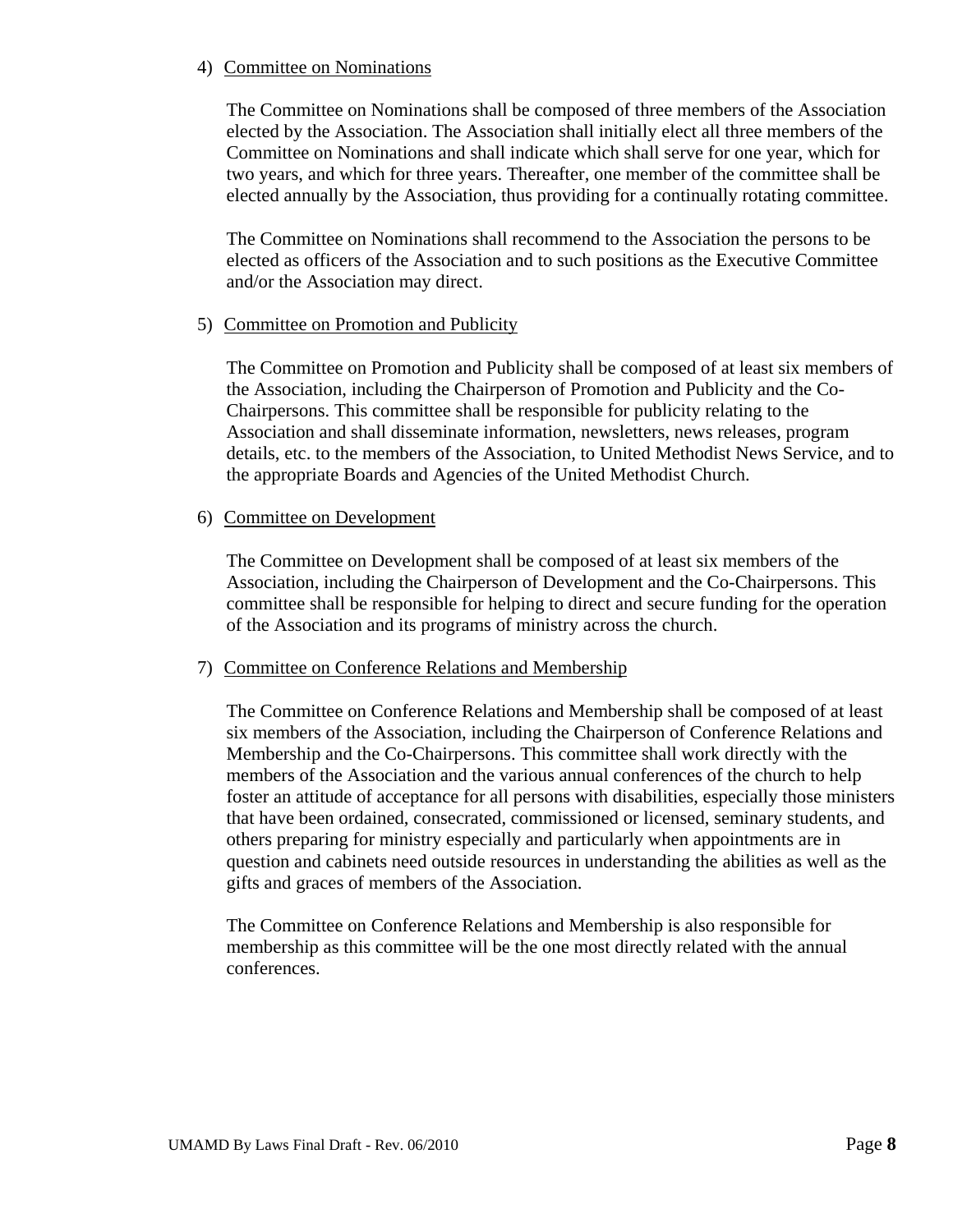#### 8) Committee on Continuing Education and Seminary Relations

The Committee on Continuing Education and Seminary Relations shall be composed of at least six members of the Association, including the Chairperson of Continuing Education and Seminary Relations, the two Co-Chairpersons of the Association, and the Seminary Representative. The Committee on Continuing Education and Seminary Relations shall enable the Association to gather information from United Methodist Seminaries concerning curriculum, accessibility and inclusion of persons with disabilities in the administration, faculty, staff and student body. This committee shall also encourage seminaries to offer courses that raise the awareness of the abilities and gifts which persons with disabilities can bring to the profession of ministry, and shall inform and encourage persons that have been ordained, consecrated, commissioned or licensed and others preparing for ministry to continue to pursue education in their field. The Committee on Continuing Education and Seminary Relations shall work with the Association and the appropriate General Boards and Agencies to develop Continuing Education Unit (C.E.U.) events across the general church.

#### 9) Committee on Legislative Action

The Committee on Legislative Action shall be composed of at least six members of the Association, including the Chairperson of Legislative Action and the two Co-Chairpersons. The Committee on Legislative Action shall have the responsibility of keeping the members informed of current or pending legislation, both of the church and civil, concerning persons with disabilities. This committee shall bring to the Executive Committee proposed legislation which can be referred to the Association to bring before the United Methodist Church. This legislation will make the profession of ministry and all areas of ministry more accessible to ministers that have been ordained, consecrated, commissioned or licensed, seminary students, others preparing for ministry and other persons involved with such persons.

- b. The Chairperson of each standing committee shall be elected by the Association. These persons shall serve until their terms on the Executive Committee shall expire. In the event the Chairperson shall resign or be unable to complete his/her term, the Co-Chairpersons shall appoint his/her replacement with the approval of the Executive Committee for the unexpired term. Each Committee shall elect its own secretary or recorder.
- c. Recommendations from each of the Committees for action by the Executive Committee or Association shall be submitted in writing to the Executive Committee or Association for its consideration.

## **VIII. Finances**

- a. The Treasurer of the Association shall be the fiscal officer of the Association. The Treasurer shall receive, deposit, hold in trust, and disburse all funds for and on behalf of the Association.
- b. The Treasurer shall be covered by a Fidelity Bond as detailed in Paragraph 6.08 of these Bylaws.